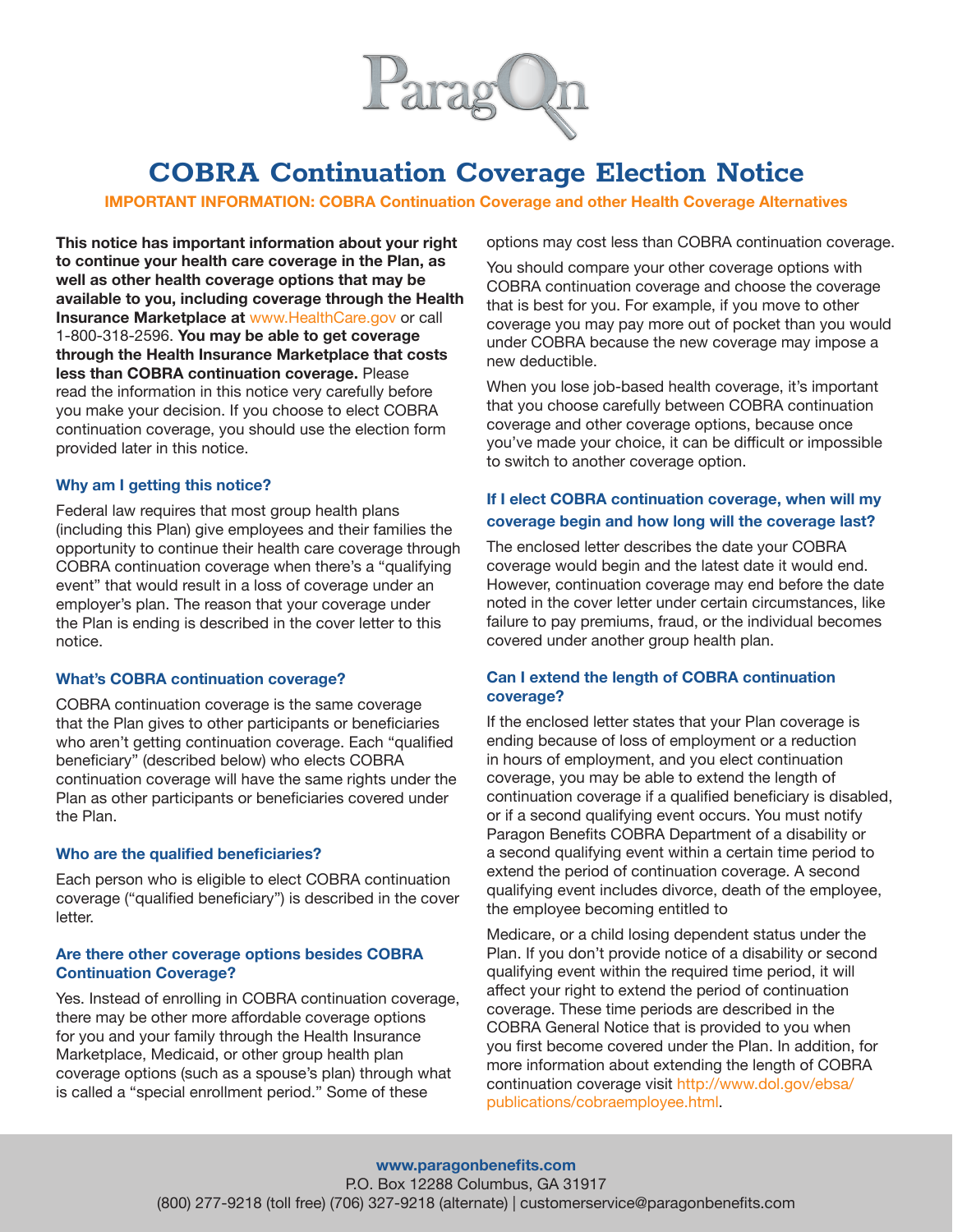

**IMPORTANT INFORMATION: COBRA Continuation Coverage and other Health Coverage Alternatives**

### **How much does COBRA continuation coverage cost?**

The enclosed letter describes your cost for COBRA continuation coverage. Other coverage options (for example, if you decide not to continue coverage for everyone who is currently covered under your coverage) may cost less. If you choose to elect continuation coverage, you don't have to send any payment with the Election Form. Important information about paying your premium can be found at the end of this notice.

**You may be able to get coverage through the Health Insurance Marketplace that costs less than COBRA continuation coverage.** You can learn more about the Marketplace below.

#### **What is the Health Insurance Marketplace?**

The Marketplace offers "one-stop shopping" to find and compare private health insurance options. In the Marketplace, you could be eligible for a new kind of tax credit that lowers your monthly premiums and cost-sharing reductions (amounts that lower your out-of-pocket costs for deductibles, coinsurance, and copayments) right away, and you can see what your premium, deductibles, and out-of-pocket costs will be before you make a decision to enroll. Through the Marketplace you'll also learn if you qualify for free or low-cost coverage from Medicaid or the Children's Health Insurance Program (CHIP). You can access the Marketplace for your state at www.HealthCare. gov.

Coverage through the Health Insurance Marketplace may cost less than COBRA continuation coverage. Being offered COBRA continuation coverage won't limit your eligibility for coverage or for a tax credit through the Marketplace.

## **When can I enroll in Marketplace coverage?**

You always have 60 days from the time you lose your job-based coverage to enroll in the Marketplace. That is because losing your job-based health coverage is a "special enrollment" event. **After 60 days your special enrollment period will end and you may not be able to enroll, so you should take action right away.** In addition, during what is called an "open enrollment" period, anyone can enroll in Marketplace coverage.

To find out more about enrolling in the Marketplace, such

as when the next open enrollment period will be and what you need to know about qualifying events and special enrollment periods, visit www.HealthCare.gov.

# **If I sign up for COBRA continuation coverage, can I switch to coverage in the Marketplace? What about if I choose Marketplace coverage and want to switch back to COBRA continuation coverage?**

If you sign up for COBRA continuation coverage, you can switch to a Marketplace plan during a Marketplace open enrollment period. You can also end your COBRA continuation coverage early and switch to a Marketplace plan if you have another qualifying event such as marriage or birth of a child through something called a "special enrollment period." But be careful though - if you terminate your COBRA continuation coverage early without another qualifying event, you'll have to wait to enroll in Marketplace coverage until the next open enrollment period, and could end up without any health coverage in the interim.

Once you've exhausted your COBRA continuation coverage and the coverage expires, you'll be eligible to enroll in Marketplace coverage through a special enrollment period, even if Marketplace open enrollment has ended.

If you sign up for Marketplace coverage instead of COBRA continuation coverage, you cannot switch to COBRA continuation coverage under any circumstances.

## **Can I enroll in another group health plan?**

You may be eligible to enroll in coverage under another group health plan (like a spouse's plan), if you request enrollment within 30 days of the loss of coverage.

If you or your dependent chooses to elect COBRA continuation coverage instead of enrolling in another group health plan for which you're eligible, you'll have another opportunity to enroll in the other group health plan within 30 days of losing your COBRA continuation coverage.

# **What factors should I consider when choosing coverage options?**

When considering your options for health coverage, you may want to think about:

**• Premiums:** Your previous plan can charge up to 102% of total plan premiums for COBRA coverage. Other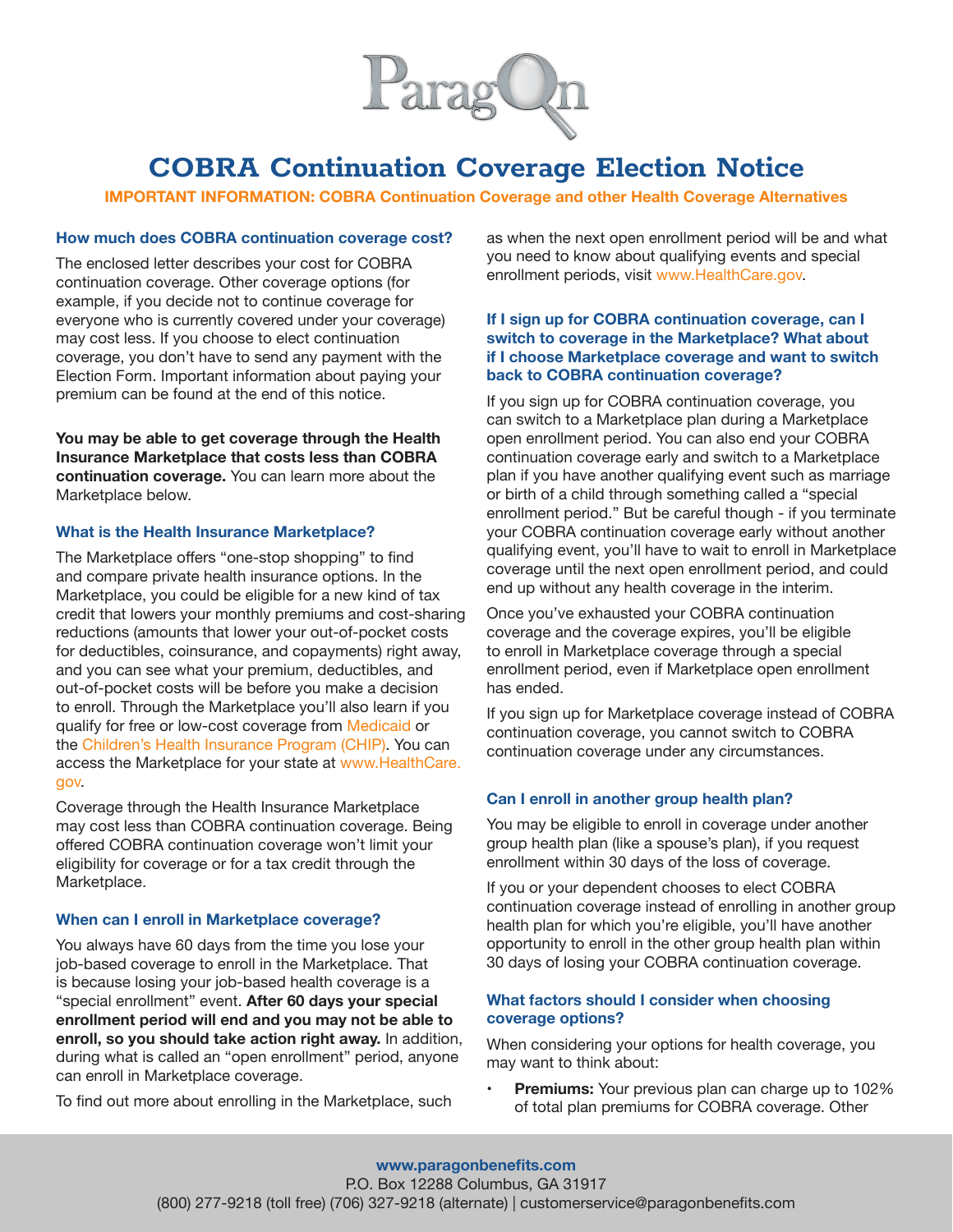

**IMPORTANT INFORMATION: COBRA Continuation Coverage and other Health Coverage Alternatives**

options, like coverage on a spouse's plan or through the Marketplace, may be less expensive.

- **• Provider Networks**: If you're currently getting care or treatment for a condition, a change in your health coverage may affect your access to a particular health care provider. You may want to check to see if your current health care providers participate in a network as you consider options for health coverage.
- **Drug Formularies:** If you're currently taking medication, a change in your health coverage may affect your costs for medication – and in some cases, your medication may not be covered by another plan. You may want to check to see if your current medications are listed in drug formularies for other health coverage.
- **• Severance payments:** If you lost your job and got a severance package from your former employer, your former employer may have offered to pay some or all of your COBRA payments for a period of time. In this scenario, you may want to contact the Department of Labor at 1-866-444-3272 to discuss your options.
- **• Service Areas:** Some plans limit their benefits to specific service or coverage areas – so if you move to another area of the country, you may not be able to use your benefits. You may want to see if your plan has a service or coverage area, or other similar limitations.
- **• Other Cost-Sharing:** In addition to premiums or contributions for health coverage, you probably pay copayments, deductibles, coinsurance, or other amounts as you use your benefits. You may want to check to see what the cost-sharing requirements are for other health coverage options. For example, one option may have much lower monthly premiums, but a much higher deductible and higher copayments.

# **For more information**

This notice doesn't fully describe continuation coverage or other rights under the Plan. More information about continuation coverage and your rights under the Plan is available in your summary plan description or from the Plan Administrator.

If you have questions about the information in this notice, your rights to coverage, or if you want a copy of your

summary plan description, contact Paragon Benefits COBRA Department at the address shown in the cover letter.

For more information about your rights under the Employee Retirement Income Security Act (ERISA), including COBRA, the Patient Protection and Affordable Care Act, and other laws affecting group health plans, visit the U.S. Department of Labor's Employee Benefits Security Administration (EBSA) website at www.dol.gov/ ebsa or call their toll-free number at 1-866-444-3272. For more information about health insurance options available through the Health Insurance Marketplace, and to locate an assister in your area who you can talk to about the different options, visit www.HealthCare.gov.

#### **Important Information about Payment**

### First payment for continuation coverage

You must make your first payment for continuation coverage no later than 45 days after the date of your election (this is the date the Election Notice is postmarked). If you don't make your first payment in full by then, you'll lose all continuation coverage rights under the Plan. You're responsible for making sure that the amount of your first payment is correct. You may contact Paragon Benefits COBRA Department to confirm the correct amount of your first payment.

> *Mail your payment to:* **Paragon Benefits, Inc. PO Box 12288 Columbus, GA 31917 Attn. COBRA Department**

*All checks should be made payable to:* **Paragon Benefits, Inc.**

#### Monthly payments for continuation coverage

After you make your first payment for continuation coverage, you'll have to make monthly payments for each coverage period (month) that follows. The amount due for each coverage period is shown in the cover letter. Each of these payments for continuation coverage is due on the first day of the coverage period. If you elect COBRA coverage and make the first premium payment, we will send you an information packet that tells you the due day for each monthly coverage period after that.